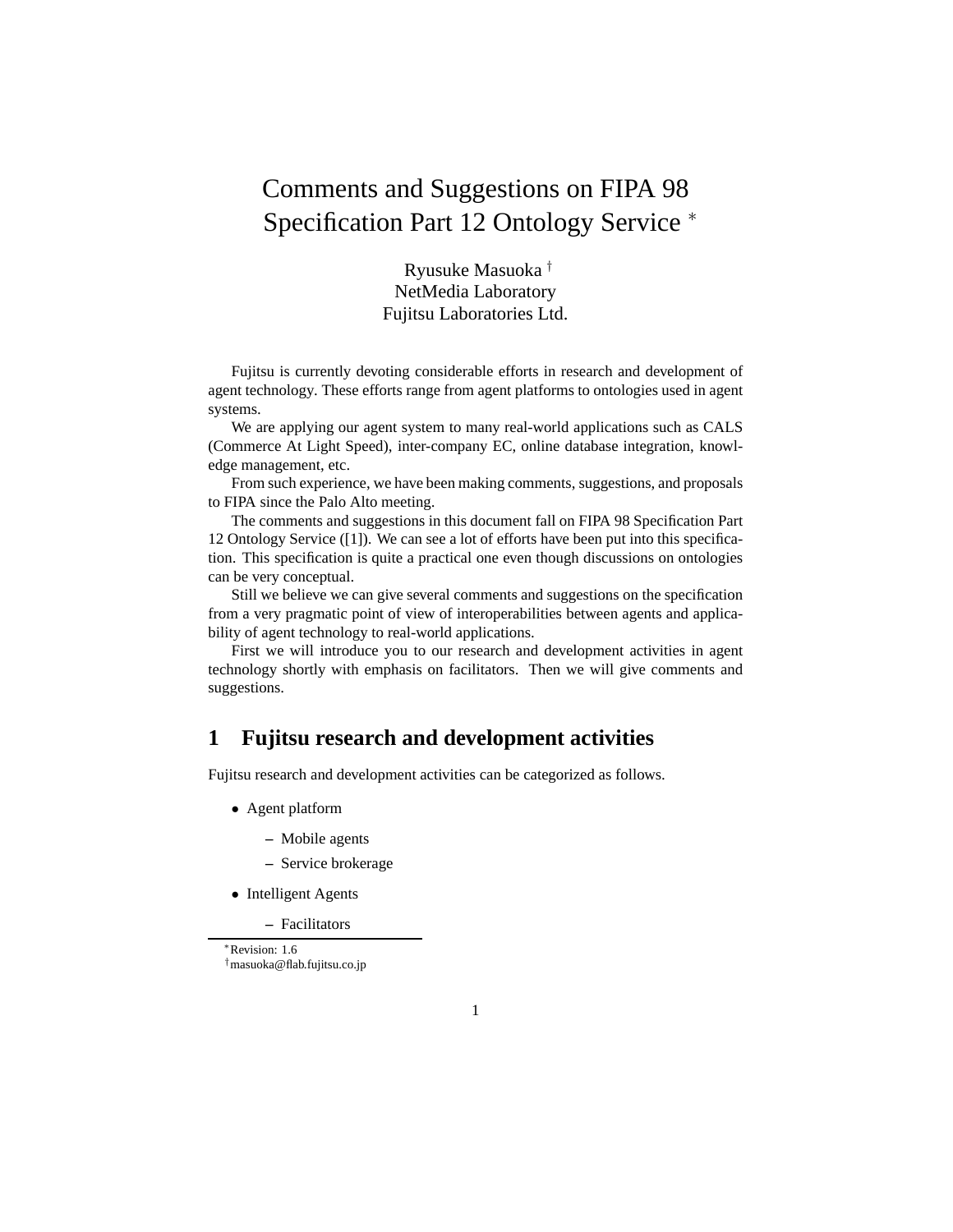**–** Ontologies

For agent platform, mobile agents and service brokerage are the main R & D areas. We aim at seamless and transparent agent collaboration with the technology.

R & D of intelligent agents are being done under the SAGE (Smart AGent Environment) project with emphasis on seamless integration of heterogeneous information distributed over networks. The main topics of the SAGE project are facilitators and ontologies. Those and other research areas for the SAGE project include:

- Agentification of users and legacy applications
- Facilitation of interoperation between agents by facilitators
- Ontologies used in agent systems
- Message formats and transactions
- Libraries and tools for the above
- Real-world applications

The project utilizes software agent technology, especially of those conversational agents which communicate by ACL (Agent Communication Language) [3]. Currently we use KQML (Knowledge Query and Manipulation Language) [4] for the message format and KIF (Knowledge Interchange Format) [2] for content language in our agent system, but use of FIPA-ACL is under consideration.

A facilitator is an agent which realizes content-based brokerage services. Since facilitators depend on contents of messages to provide their services, ontologies are of crucial importance. We will give more details on  $R \& D$  efforts on facilitators in the rest of this chapter.

The architecture of SAGE has a 3-tier structure where facilitators are placed between user agents and database agents. User agents represent users as agents to SAGE and database agents represent databases and other information sources as agents to SAGE. Facilitators stand between them to provide brokerage, translation, merge and other services to help those agents interoperate.

The system works as follows.

- 1. When a database agent starts, it advertises categories, message formats and ontology it can handle to the facilitator.
- 2. When a user makes a query through the user interface, the user agent turns the query from the user into an ACL message and sends it to the facilitator.
- 3. The facilitator chooses the appropriate database agents based on advertise/unadvertise messages from the database agent and translates it for each database agent if necessary.  $1$
- 4. The facilitator sends out the messages to the chosen database agents and wait for the reply messages.

<sup>&</sup>lt;sup>1</sup>We allow database agents to have different ontologies for KIF terms in KIF content of the messages.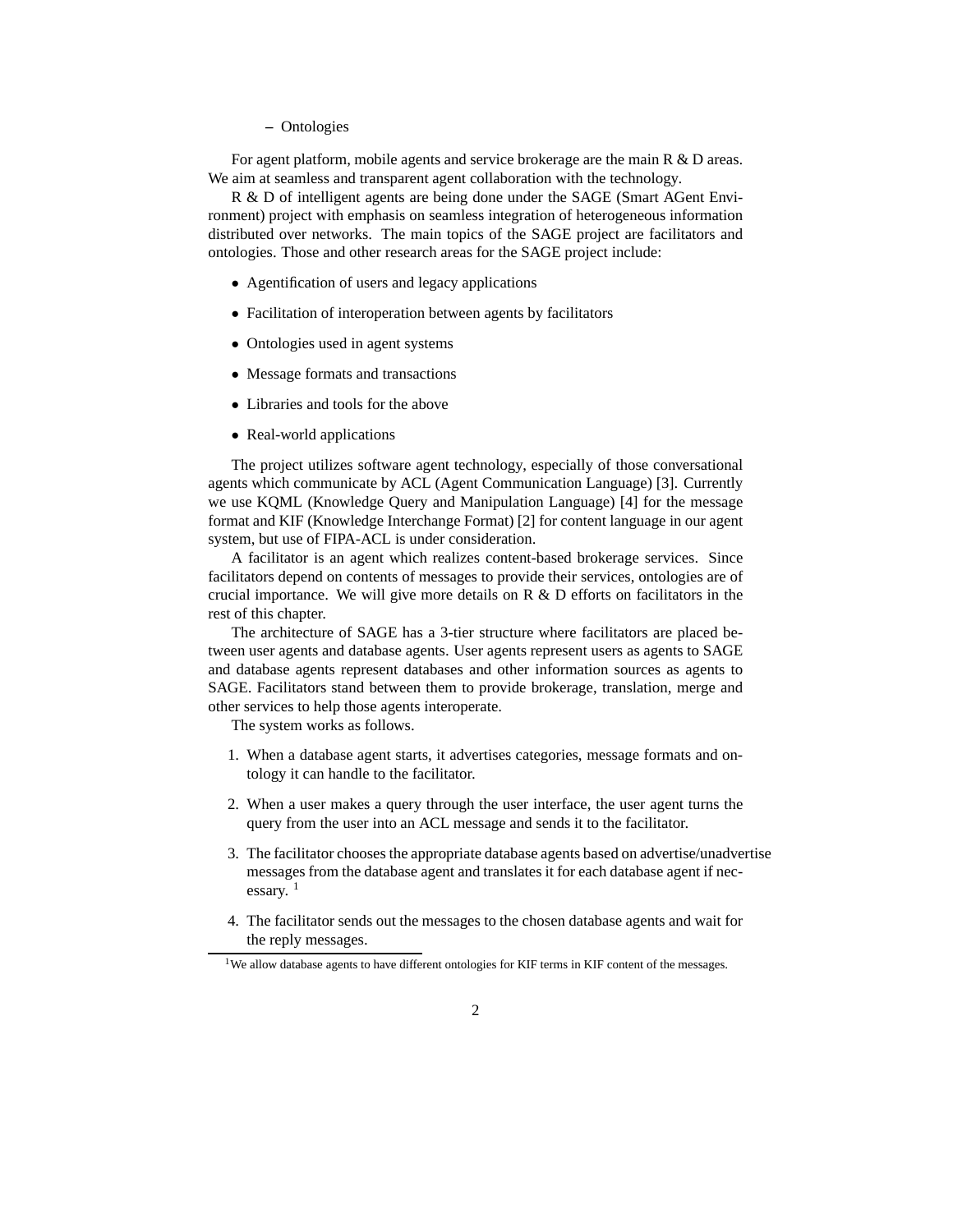- 5. The database agent changes the ACL message from the facilitator into a SQL query and consult the database.
- 6. The result from the database is composed into an ACL message and the ACL message is sent back to the facilitator.
- 7. The facilitator merges the messages from the database agents into one and sends back to the user agent.
- 8. The user agent displays the result.

The facilitators play an essential role as a broker in the scenario above. What facilitators do are summarized as follows: <sup>2</sup>

- Selects appropriate database agents for the query message based on the stored advertise messages.
- Forwards the query message to the selected database agents.
- Translates messages from one ontology to another using translation knowledge if necessary.
- Merges the reply messages from the database agents and sends the merged (and sorted) results to the user agent.

## **2 Comments and suggestions**

In this section, we will give comments and suggestions on FIPA 98 Specification Part 12 Ontology Service. These comments and suggestions are produced from our efforts in applying our agent system with facilitators to the applications.

#### **2.1 An ontology for advertise/unadvertise**

We believe an ontology is necessary to advertise and unadvertise agent capabilities and its properties.

This ontology can be appended to the document [1] as an annex like Annex D "Ontology of FIPA 97 Agent Management." Or this might be considered as a comment on ACL (Agent Communication Language).

FIPA 97 Part 1 introduces DF (Directory Facilitator) which provides yellow page service for software agents. FIPA 97 Part 3 introduces a mechanism where ARB's (Agent Resource Brokers) provide yellow page service for non-agentised softwares.

But what we have learned is that a more generic ontology is needed to communicate agent capabilities and properties. In our agent system, a facilitator receives advertise/unadvertise messages from database agents (information provider agents) and the facilitator provides brokerage services for querying agents. In this system, the efficiency and the quality of such services depend on how accurately agents can communicate their capabilities and properties to other agents.

<sup>2</sup>This is not an exhaustive list of facilitator's functions.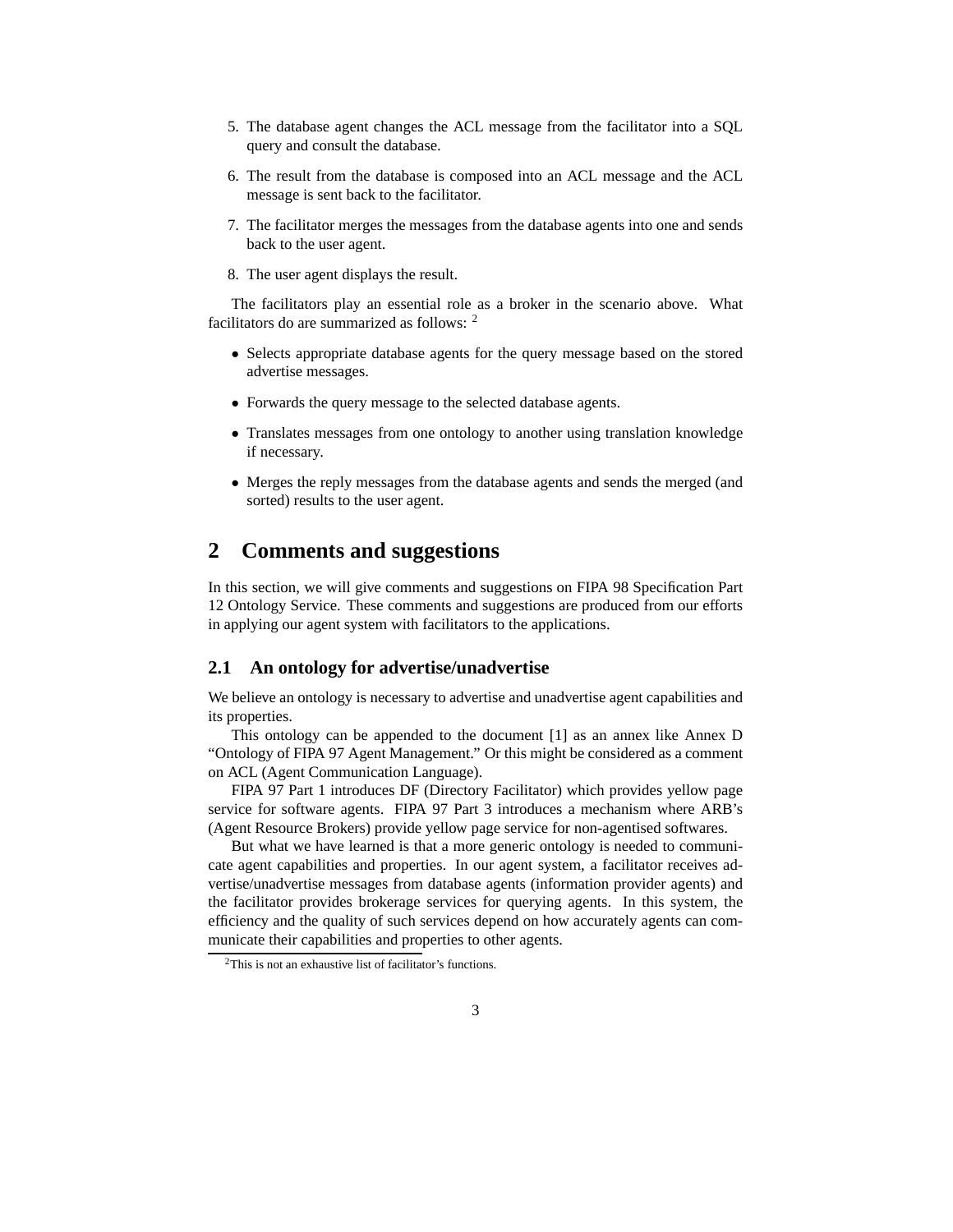Here we list the identified categories of agent capabilities and properties that should be communicated.

- **Message contents the agent can handle:** Since agents are realized as entities which send and receive messages, their capabilities are described by kinds of message contents they can handle. Even if agents use the same ontology, agents differ from one to another in their knowledge. The differences in their knowledge reflect on what kinds of message contents they can handle. Message contents an agent can handle maps to the extent of VKB (Virtual Knowledge Base) of the agent in case of KQML agents. (c.f. [4])
- **Agent properties:** Agent properties such as access control list of other agents which can access the information in the agent or the agent's specialties. This information can be used for efficient brokerage.
- **Protocol/Flow:** Protocol handling capabilities. Protocols such as in FIPA 97 Part 2, Chapter 7.
- **Retraction:** Retraction of above information. Retraction of (all of or part of) above information is a "must have" to communicate the changes in the information provider agents.

#### **2.2 Versions of Ontologies**

The world is dynamic. Changes are ways of life.

Some japanese large retail store changes its category structure of their products every year even for its large cost. This is because they need to see the products from a different point of view to reflect the current trend of consumers.

Some companies do BPR (Business Process Reengineering). BPR is essentially continuous introduction of changes in points of view for how they see tasks are done in their companies.

New views introduce new ontologies. Of course, the new ontology retains relationships to the old one. These old and new ontologies should be referred as the same entity but as having different versions. The difference between the old and new should be addressed by the difference in the version, since both are used to describe same things.

There can be the option of always giving a different name for every ontology. But it is more economical to use versions to differentiate ontologies for slight changes.

#### **2.3 Combination of multiple ontologies**

It is very difficult and often impossible to conjure up a single, comprehensive, and coherent ontology all at once.

The inheritance of ontologies is a possibility, but not an efficient mechanism for constructing a necessary ontology used in an application, since the inherited ontology will tend to be large.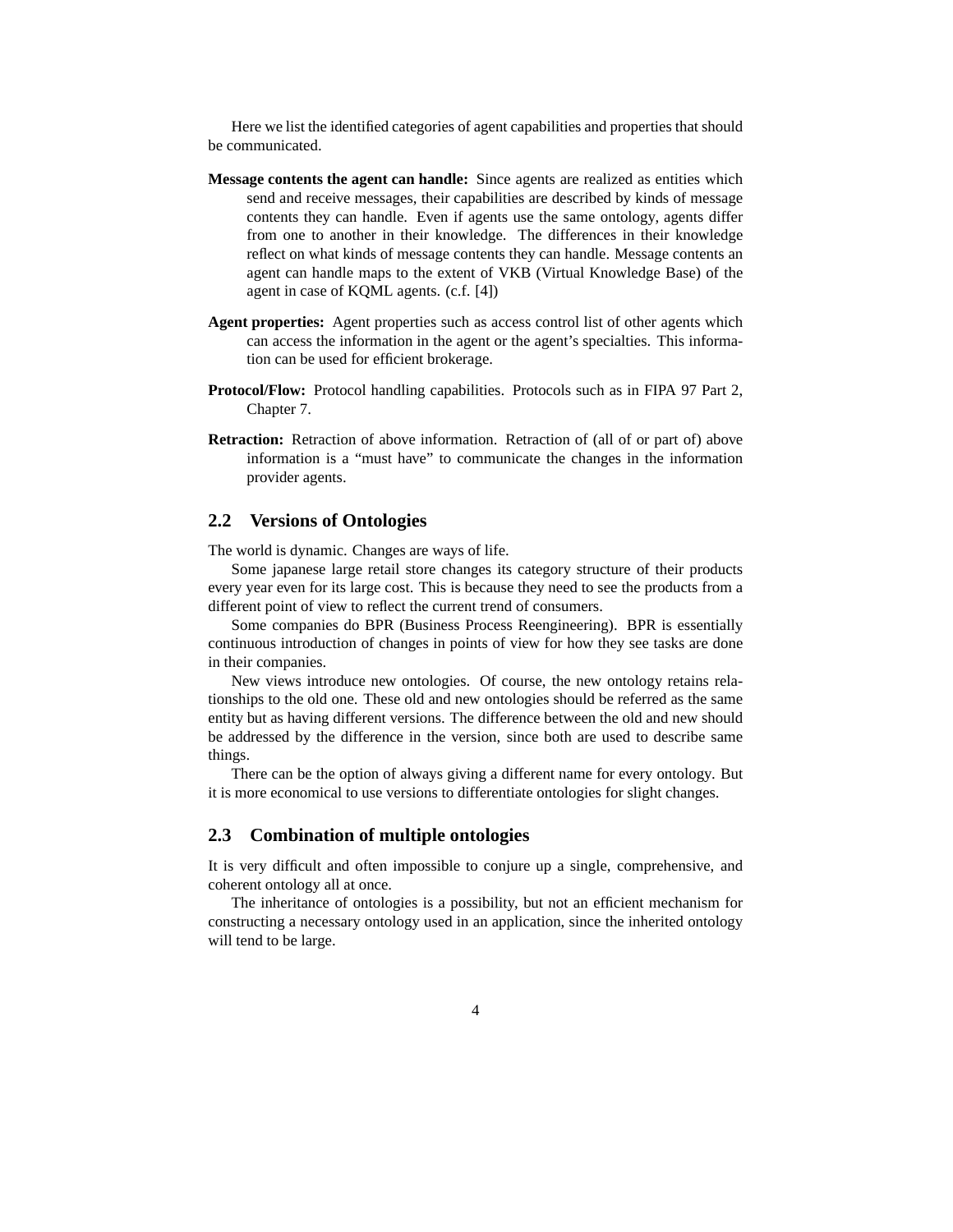Therefore the idea is "divide and conquer." The ontology can be thought as consisting of small components. The examples of small components are ontologies for basic concepts such as space, time, matter, object, event, action, etc., ontologies for generic tasks such as diagnosing, selling, etc., ontologies for generic domains such as medicine, automobiles, manufacturing, finance, etc., and ontologies for describing application specific concepts. We can combine these ontologies to produce an ontology used in an application.

Dynamic combinations of chosen ontologies are preferable. If the system integrators of an application can pick up the ontologies they really need and can combine them, they can have a terse, efficient, but functional ontology for their application.

The idea of combination of small ontologies is also discussed in Scalable Knowledge Composition ([6]).

In order to deal with this dynamic combination of ontologies, the following issues have to be considered.

**Naming and referring Ontologies:** "6.2 Naming and referring Ontologies" in [1] might need some modifications.

- Do we allow multiple ontologies dynamically combined in the first place?
- If so, do we always give one name for each specific combination of ontologies?
- If we do give one name, who will be responsible for the combination. (The candidate is the OA (Ontology Agent).)
- If we do not give one name, there should be a system to refer to such anonymous ontology combinations.
- **Introduction of namespaces:** Introduction of namespaces is necessary. It should be something like namespaces in XML ([8]). Expression without namespaces should be allowed as default where only one ontology is used. But when multiple ontologies are used, namespace information should be added to each term to discern which ontology the term comes from.
- **Ontology for ontology combinations:** An ontology to describe ontology combinations is necessary.

## **2.4 Same name for different meanings**

The document [1] mentions "different names with same meanings" in several places. But there is no mention of "same name for different meanings."

It seems it is taken for granted that the word in one ontology has the same meaning as the word of the same spelling in another ontology. <sup>3</sup> Our experiences show that the word of the same spelling has deviation in its meaning from one domain to another.

Therefore, we believe the document [1] should mention "same name for different meanings" in its text. This might lead to the introduction of namespaces in section 2.3,

<sup>3</sup>We are not talking about examples such as *bank* of financial institute and *bank* of land along river. Even *bank* of financial institute has different meanings from one domain (context) to another.